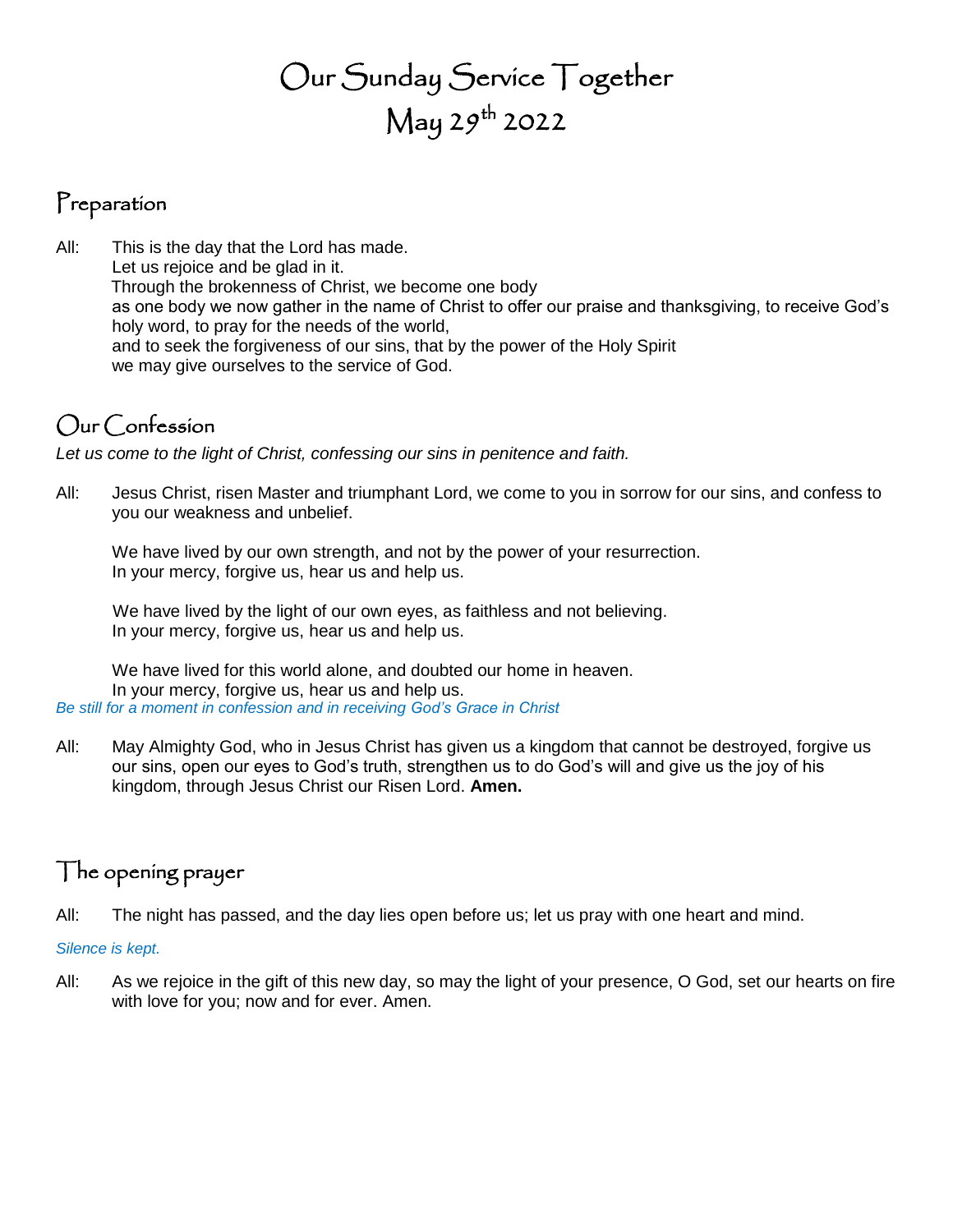### The Psalmody Psalm 97 *We say the psalm aloud*

The Lord is king: let the earth rejoice; et the multitude of the isles be glad.

Clouds and darkness are round about him; righteousness and justice are the foundation of his throne.

Fire goes before him and burns up his enemies on every side.

His lightnings lit up the world; the earth saw it and trembled.

The mountains melted like wax at the presence of the Lord, at the presence of the Lord of the whole earth. The heavens declared his righteousness, and all the peoples have seen his glory.

Confounded be all who worship carved images and delight in mere idols.

Bow down before him, all you gods.

Zion heard and was glad, and the daughters of Judah rejoiced, because of your judgements, O Lord.

For you, Lord, are most high over all the earth; you are exalted far above all gods.

The Lord loves those who hate evil; he preserves the lives of his faithful and delivers them from the hand of the wicked.

Light has sprung up for the righteous and joy for the true of heart.

Rejoice in the Lord, you righteous, and give thanks to his holy name.

Glory to the Father, and to the Son, and to the Holy Spirit,

as it was in the beginning, is now and ever shall be, world without end. Amen

# Scripture Reading Acts 16.16-34

One day, as we were going to the place of prayer, we met a slave-girl who had a spirit of divination and brought her owners a great deal of money by fortune-telling. **<sup>17</sup>**While she followed Paul and us, she would cry out, 'These men are slaves of the Most High God, who proclaim to you a way of salvation.' **<sup>18</sup>** She kept doing this for many days. But Paul, very much annoyed, turned and said to the spirit, 'I order you in the name of Jesus Christ to come out of her.' And it came out that very hour.

**<sup>19</sup>** But when her owners saw that their hope of making money was gone, they seized Paul and Silas and dragged them into the market-place before the authorities. When they had brought them before the magistrates, they said, 'These men are disturbing our city; they are Jews **<sup>21</sup>** and are advocating customs that are not lawful for us as Romans to adopt or observe.' **<sup>22</sup>** The crowd joined in attacking them, and the magistrates had them stripped of their clothing and ordered them to be beaten with rods. **<sup>23</sup>** After they had given them a severe flogging, they threw them into prison and ordered the jailer to keep them securely. **<sup>24</sup>** Following these instructions, he put them in the innermost cell and fastened their feet in the stocks.

**<sup>25</sup>** About midnight Paul and Silas were praying and singing hymns to God, and the prisoners were listening to them. **<sup>26</sup>** Suddenly there was an earthquake, so violent that the foundations of the prison were shaken; and immediately all the doors were opened and everyone's chains were unfastened. **<sup>27</sup>**When the jailer woke up and saw the prison doors wide open, he drew his sword and was about to kill himself, since he supposed that the prisoners had escaped. **<sup>28</sup>** But Paul shouted in a loud voice, 'Do not harm yourself, for we are all here.' **<sup>29</sup>** The jailer called for lights, and rushing in, he fell down trembling before Paul and Silas. **<sup>30</sup>** Then he brought them outside and said, 'Sirs, what must I do to be saved?' **<sup>31</sup>** They answered, 'Believe on the Lord Jesus, and you will be saved, you and your household.' **<sup>32</sup>** They spoke the word of the Lord to him and to all who were in his house. **<sup>33</sup>** At the same hour of the night he took them and washed their wounds; then he and his entire family were baptized without delay. **<sup>34</sup>** He brought them up into the house and set food before them; and he and his entire household rejoiced that he had become a believer in God.

#### *At the end of the reading we say:*

All: This is the word of the Lord. Thanks be to God.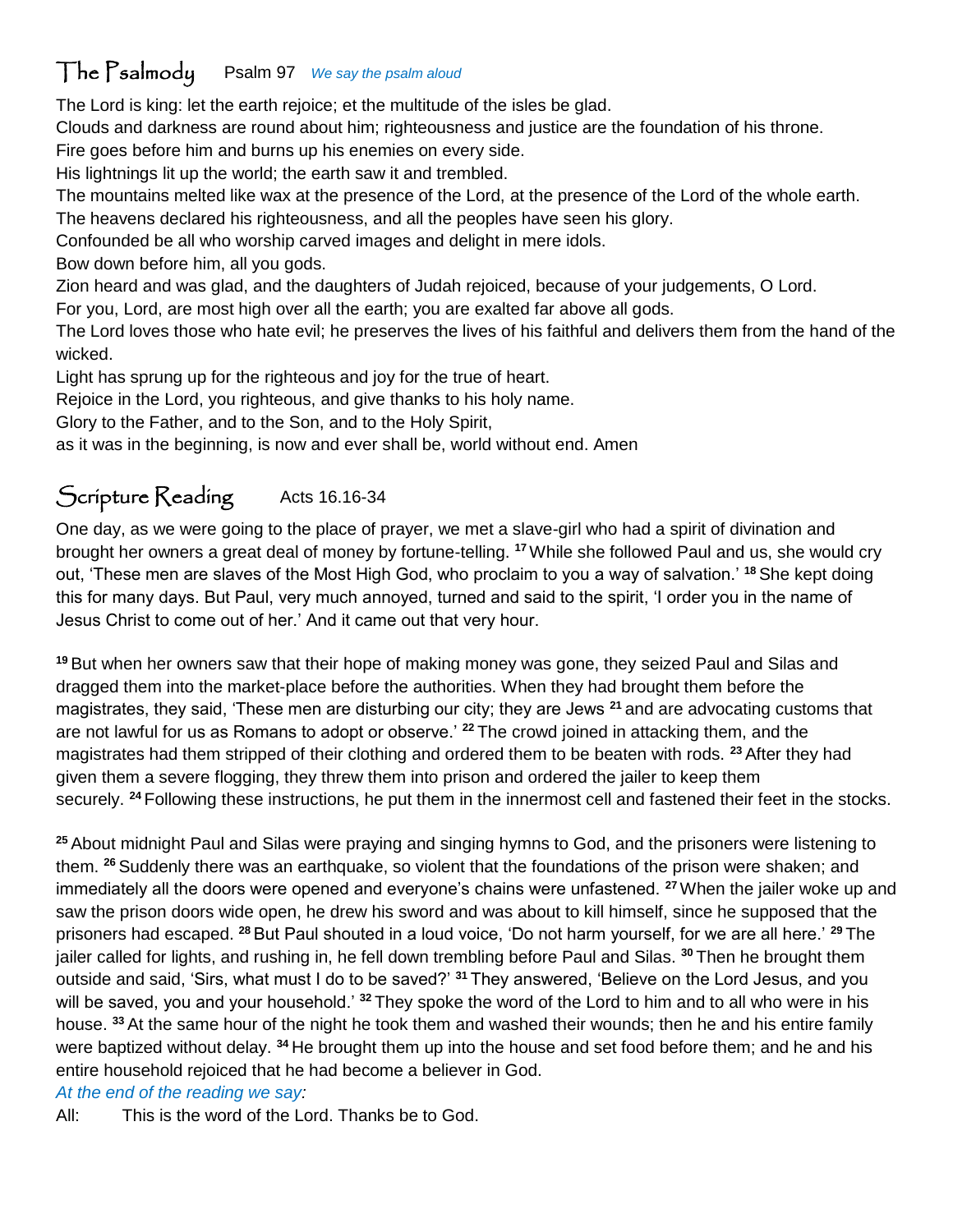### Gloria

All: Glory to God in the highest, and peace to his people on earth.

Lord God, heavenly King, almighty God and Father, we worship you, we give you thanks, we praise you for your glory.

Lord Jesus Christ, only Son of the Father, Lord God, Lamb of God, you take away the sin of the world: have mercy on us; you are seated at the right hand of the Father: receive our prayer.

For you alone are the Holy One, you alone are the Lord, you alone are the Most High, Jesus Christ, with the Holy Spirit, in the glory of God the Father. Amen.

# The Gospel John 17.20-26

**<sup>20</sup>** 'I ask not only on behalf of these, but also on behalf of those who will believe in me through their word, **<sup>21</sup>** that they may all be one. As you, Father, are in me and I am in you, may they also be in us, so that the world may believe that you have sent me. **<sup>22</sup>** The glory that you have given me I have given them, so that they may be one, as we are one, **<sup>23</sup>** I in them and you in me, that they may become completely one, so that the world may know that you have sent me and have loved them even as you have loved me. **<sup>24</sup>** Father, I desire that those also, whom you have given me, may be with me where I am, to see my glory, which you have given me because you loved me before the foundation of the world.

**<sup>25</sup>** 'Righteous Father, the world does not know you, but I know you; and these know that you have sent me. **<sup>26</sup>** I made your name known to them, and I will make it known, so that the love with which you have loved me may be in them, and I in them.'

*at the end of the reading we say:*

All: This is the word of the Lord. Thanks be to God.

## A Reflection for the day

This week we held a re-enactment of the Coronation of Queen Elizabeth II in the church in Ilchester with the primary school. My role was to usher all about and hold the words and microphone for the Archbishop of Canterbury. Listening to all the prayers said for the queen I could not help but listen carefully as the Archbishop prayed *"The Lord give you faithful Parliaments and quiet Realms; sure defence against all enemies; fruitful lands and a prosperous industry; wise counsellors and upright magistrates; leaders of integrity in learning and labour; a devout, learned and useful clergy; honest peaceable and dutiful citizens. Amen."*

After the earth tremor in Philippi we read that the gates of the prison came open and the jailer naturally expects the prisoners to take their opportunity and run. Rather than face a tortuous death at the hands of his masters the jailer decided to draw his sword and dispatch himself, but then…

Then he notices that Paul and Silas, and the other prisoners were all there. No attempt had been made to escape. Paul and Silas knew they were innocent of all charges and chose to wait for justice to be seen to be done. This raises a question for the jailer and it opens other doors, for revelation of Christ, for proclamation of the gospel, for lives to be set truly free from the prison of sin and death.

Here, laid before the jailer was a revelation that Christian ways are different from those of the world. What makes the difference is integrity to the love of God in Jesus Christ for the entire world. It is the way outsiders are dignified, it is how the unloved are cared for, how injustice is challenged, how the needs of a world dying for the lack of the truly liberating love of God in Christ are sought out and ministered to.

We do not need to be in jail, or to have earthquakes, or to be midnight hymn singers to reveal the difference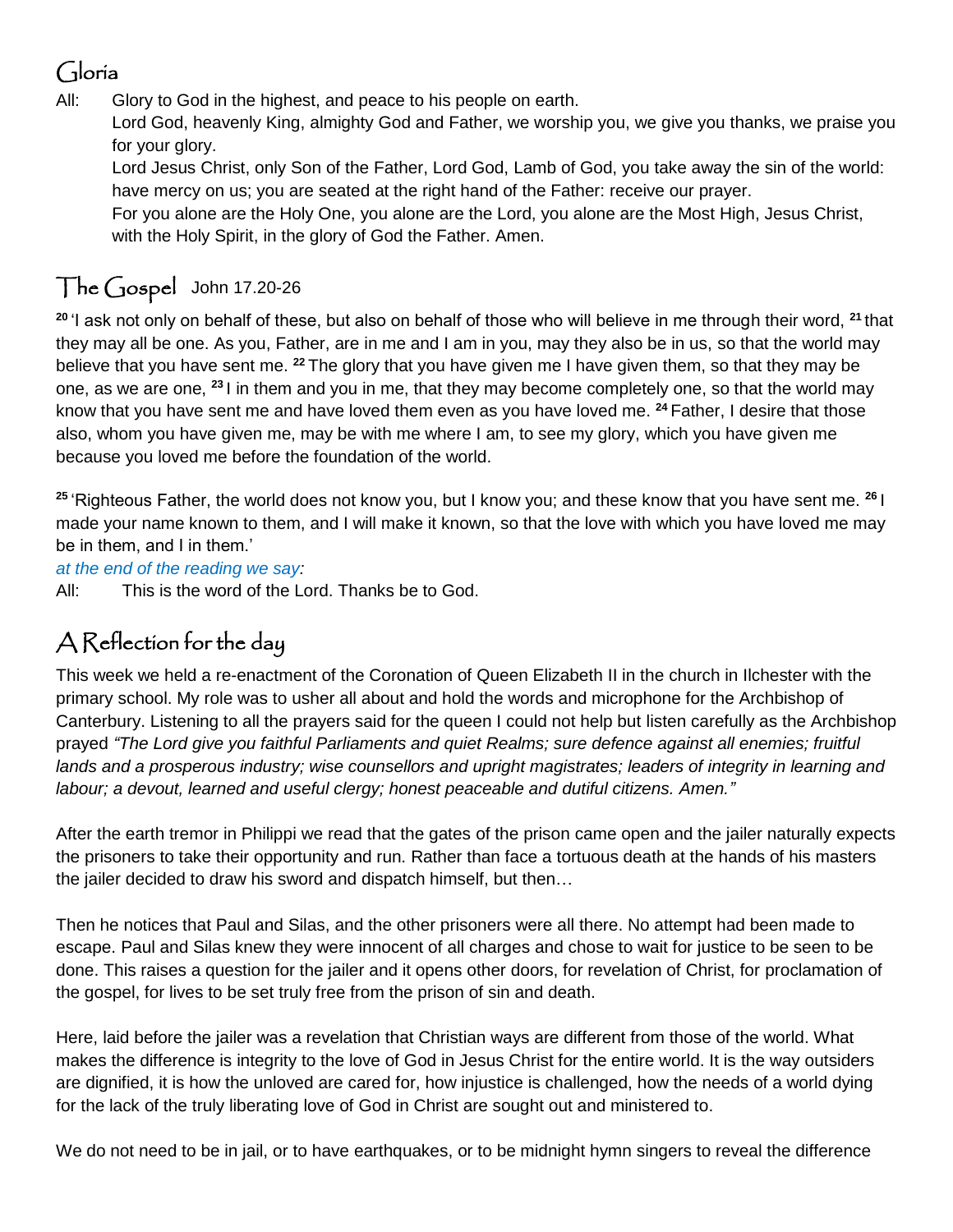Christ makes to a human life, we simply have to live with integrity to the love shown to us in Christ. When people see this, doors are opened and the possibility for folks to be rescued from the prisons of life becomes a reality.

'Leaders of integrity in learning and labour'. Integrity matters in leadership, all aspects of life. It especially matters in relation to our common walk in the gospel.

## The Creed

All: I believe in God, the Father almighty, creator of heaven and earth. I believe in Jesus Christ, his only Son, our Lord, who was conceived by the Holy Spirit, born of the Virgin Mary, suffered under Pontius Pilate, was crucified, died, and was buried; he descended to the dead. On the third day he rose again; he ascended into heaven, he is seated at the right hand of the Father, and he will come to judge the living and the dead. I believe in the Holy Spirit, the holy catholic Church, the communion of saints, the forgiveness of sins, the resurrection of the body, and the life everlasting. Amen.

#### Prayers *We make our intercessions*

Let us pray to God the Father, who has reconciled all things to himself in Christ:

For peace among the nations, that God may rid the world of violence and let peoples grow in justice and harmony; for Israel and Palestine, Syria, The Yemen, Afghanistan, Ukraine. *Lord in your mercy, hear our prayer.*

For those who serve in public office, that they may work for the common good. For all seeking to lead this nation; for the Queen and her ministers especially as post Covid times and war in Europe bring great financial problems to this land. *Lord in your mercy, hear our prayer.*

As we approach the Platinum Jubilee of Her Majesty Queen Elizabeth II we pray for community gatherings and celebrations, for thanksgiving and for reflection for the past 70 years as a nation. *Lord in your mercy, hear our prayer.*

For Christian people everywhere, that we may joyfully proclaim and live our faith in Jesus Christ; help us to know and understand this time, this generation and to offer ourselves and welcome those you would send to see your kingdom come and will done. *Lord in your mercy, hear our prayer.*

For those who suffer from hunger, sickness or loneliness, that the presence of Christ may bring them health and wholeness; for those in need of foodbanks, for refugees, for those isolated from family and friends through Covid measures, for those in need of operations and for those nearing to death. *Lord in your mercy, hear our prayer.*

For those facing death at this time and for the bereaved, especially the family of James White whose funeral will be in Limington on 2nd June. Also John Webb's family following his sister's death this past week. *Lord in your mercy, hear our prayer.*

Let us commend ourselves, and all for whom we pray, to the mercy and protection of God. Amen